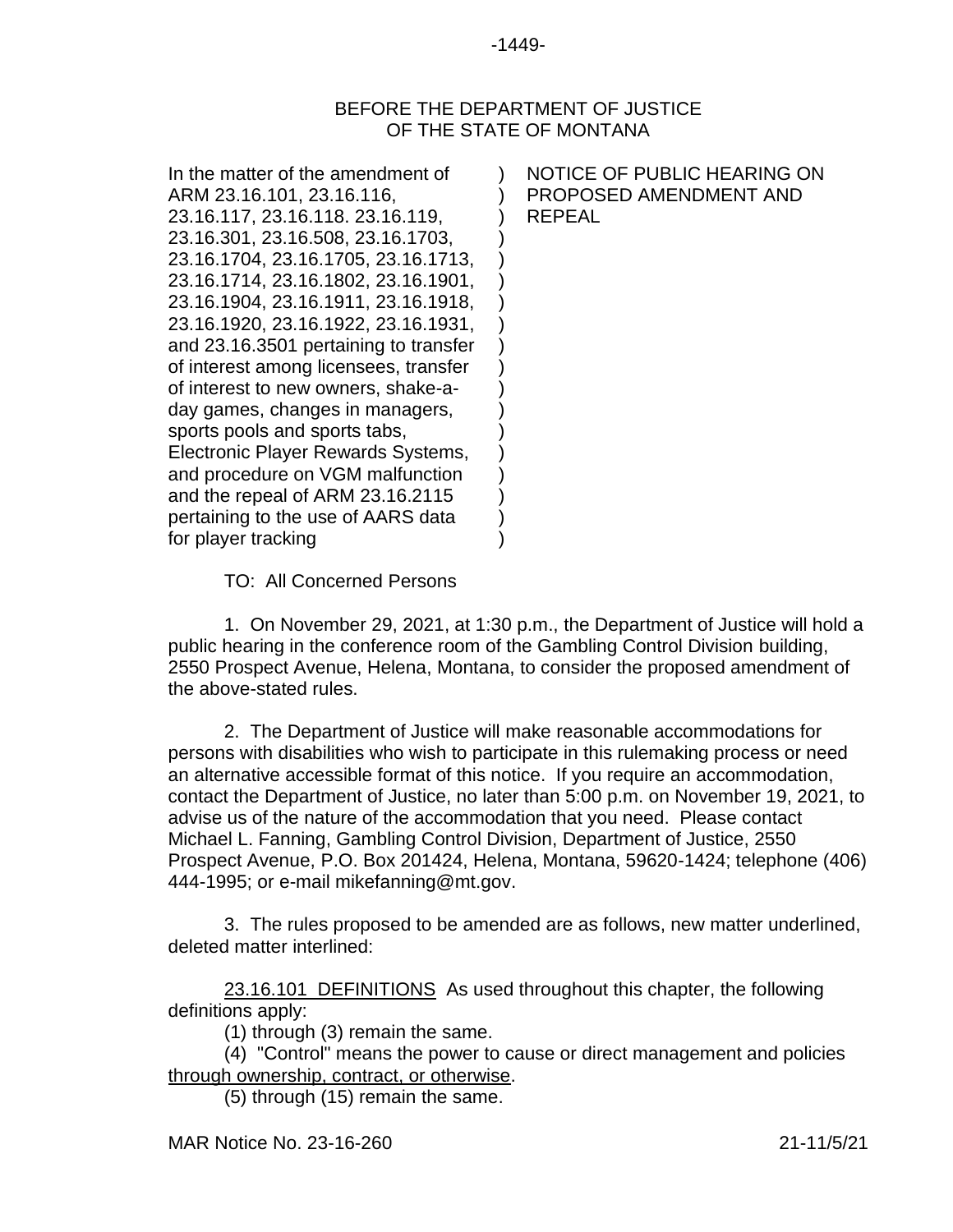(16) "Owner" or "owner of an interest" means a person with a right to share in the profits, losses, or liabilities of a gambling operation holding ownership as defined in 23-5-112, MCA. The term "ownership interest" is synonymous with "owner" or "owner of an interest." The term "owner" or "owner of an interest" does not include route operators with a right to share in proceeds from VGMs they have leased to location operators. "Owner" or "owner of an interest" includes:

(a) through (19) remain the same.

(20) "Stranger to the license" means a person who does not own an interest in the licensed gambling operation has not both applied for licensure under Title 23, chapter 5, MCA, and these rules, and been approved by the department to hold an ownership interest in that licensed gambling operation.

 $(21)$  through  $(23)$  remain the same.

AUTH: 23-5-115, 23-5-621, MCA IMP: 23-5-112, 23-5-115, 23-5-118, 23-5-176, 23-5-629, 23-5-637,

REASON: The 2021 Legislature enacted SB 49, sponsored by Sen. Mark Blasdel, and signed into law by Gov. Greg Gianforte on April 20, 2021. 2021 Mont. Laws Ch. 259. The bill consolidated into one generally applicable definition the statute and rule references to ownership, control, and the rights of an owner. Similar administrative rules defining ownership and control must be amended to align with those terms' usage in the Gambling Code.

Additionally, the bill significantly altered transfers of ownership interests in a gambling operation. The bill directs separate treatment of ownership transfers among existing owners versus ownership transfers to a new person, unaffiliated with the license – a stranger to the license.

Prior to passage, all transfers of ownership interests had to have prior approval of the Gambling Control Division (GCD). GCD's administrative rules followed that Legislative directive. SB 49 amended 23-5-118, MCA, to require prior approval only when the transfer results in a new person, who has never been investigated in connection with that license, acquiring an ownership interest. Following passage, if both parties to the transfer are already investigated and approved owners of that licensee, prior approval is not needed. The administrative rule on transfers among existing owners, ARM 23.16.116, must be amended to conform and to establish reporting requirements as directed by the amended statute. Further, other rules cross-referencing the former standards of ARM 23.16.116 also must be amended to conform. This statement of reasonable necessity applies to the proposed amendments to ARM 23.16.101, 23.16.116, 23.16.117, 23.16.118, and 23.16.119, which follow.

The bill was effective upon passage and approval.

23.16.116 TRANSFER OF INTEREST AMONG LICENSEES (1) Except as provided in (9) and (10), an ownership interest may not be transferred among existing owners without submitting an amended gambling license application to the department and obtaining department approval prior to the transfer existing owner of a licensed gambling operation may transfer an ownership interest to another existing owner of that same licensed gambling operation without receiving prior Gambling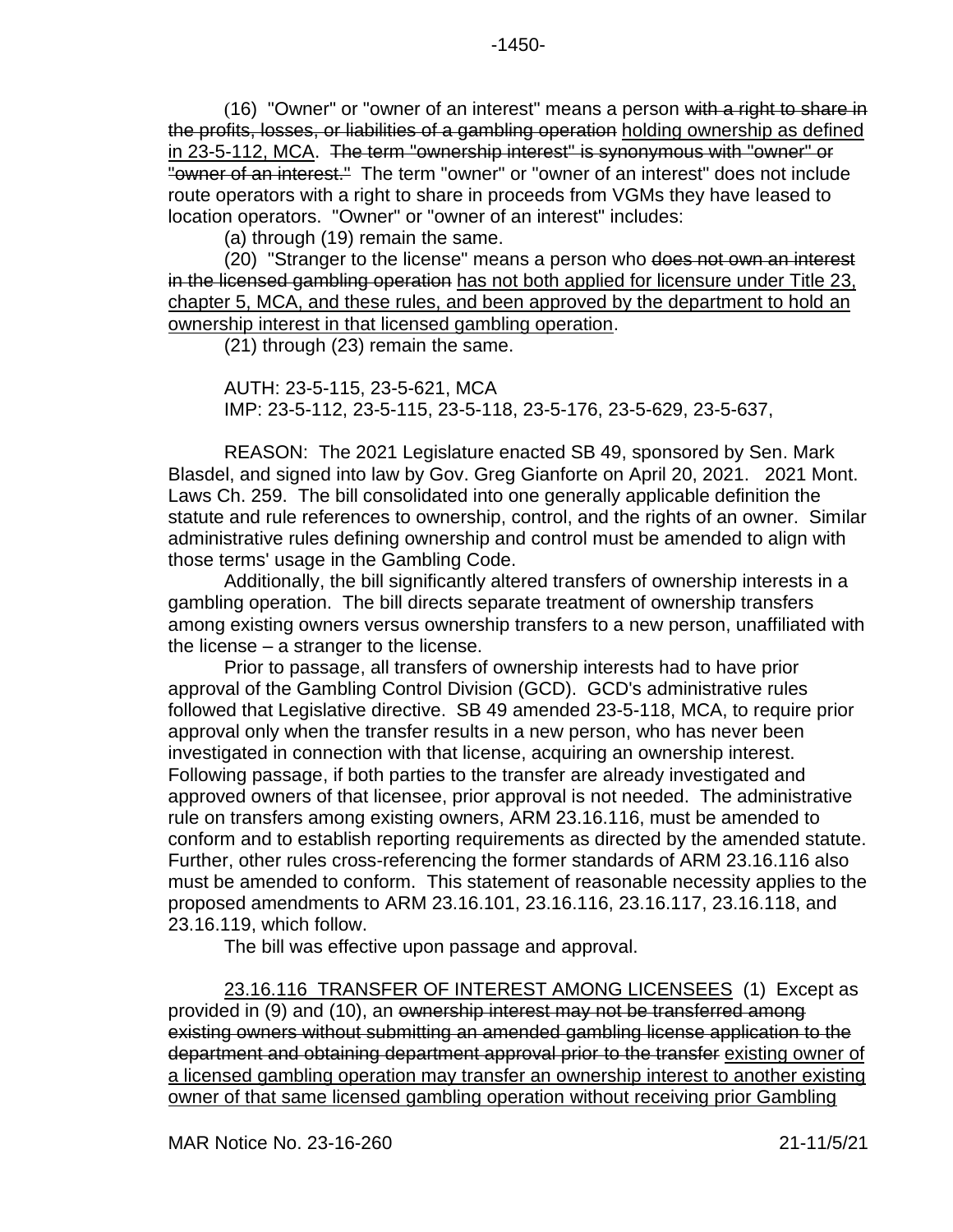Control Division approval. Upon the licensee's next license renewal application, the licensee must file with GCD the form(s), information, and records required by the applicable section of this rule.

(2) through (10) remain the same.

AUTH: 23-5-112, 23-5-115, MCA IMP: 23-5-115, 23-5-118, 23-5-176, MCA

23.16.117 TRANSFER OF INTEREST TO NEW OWNER (1) Except as provided in (7), (8), (9), and (10), an ownership interest may not be transferred to a new owner stranger to the license until a new gambling license application reflecting the proposed transfer is submitted to the department and the department approves the transfer.

(2) through (8) remain the same.

(9) Transfers of ownership control of a licensed gambling operation into a receivership, trust, or an estate mandated by court order, or to an attorney in fact under a power of attorney require an amended application to be filed. The transfer of ownership interest to an estate that results from the death of a licensee may be reported on Form 37.

(a) Under this circumstance, gambling activity may continue pending the outcome of the license investigation if the following documents are submitted and determinations are made:

(i) documentation of the event precipitating the transfer of the licensed gambling operation into a receivership, trust, or estate, e.g., death certificate;

(ii) documents naming/appointing a person to exercise ownership control, e.g., receiver, personal representative, trustee, attorney in fact;

(iii) personal history statement, (Form 10), as that form is described in ARM [23.16.102\(](https://rules.mt.gov/gateway/ruleno.asp?RN=23.16.102)3)(b), for the person designated to act in the capacity of a receiver, trustee, or attorney in fact;

(iv) a complete set of fingerprints, Form FD-258 provided by the department, obtained and certified by a local law enforcement agency, the department, or a private security company approved by the department for each person required to complete a personal history statement; and

(v) a copy of the licensee's most recent financial statements or tax returns; and

(vi) the department determines the receiver or attorney in fact is suitable to hold or own a license.

(b) Upon the dissolution or termination of a receivership, trust, or estate, or power of attorney licensed under (9), if ownership interests are distributed to strangers to the license, a new license application must be filed and all applicable rules and procedures must be followed.

(c) If ownership interests are transferred to existing owners following the dissolution of a receivership, trust, or estate, an amended license application must be filed.

(10) remains the same.

AUTH: 23-5-112, 23-5-115, MCA

MAR Notice No. 23-16-260 21-11/5/21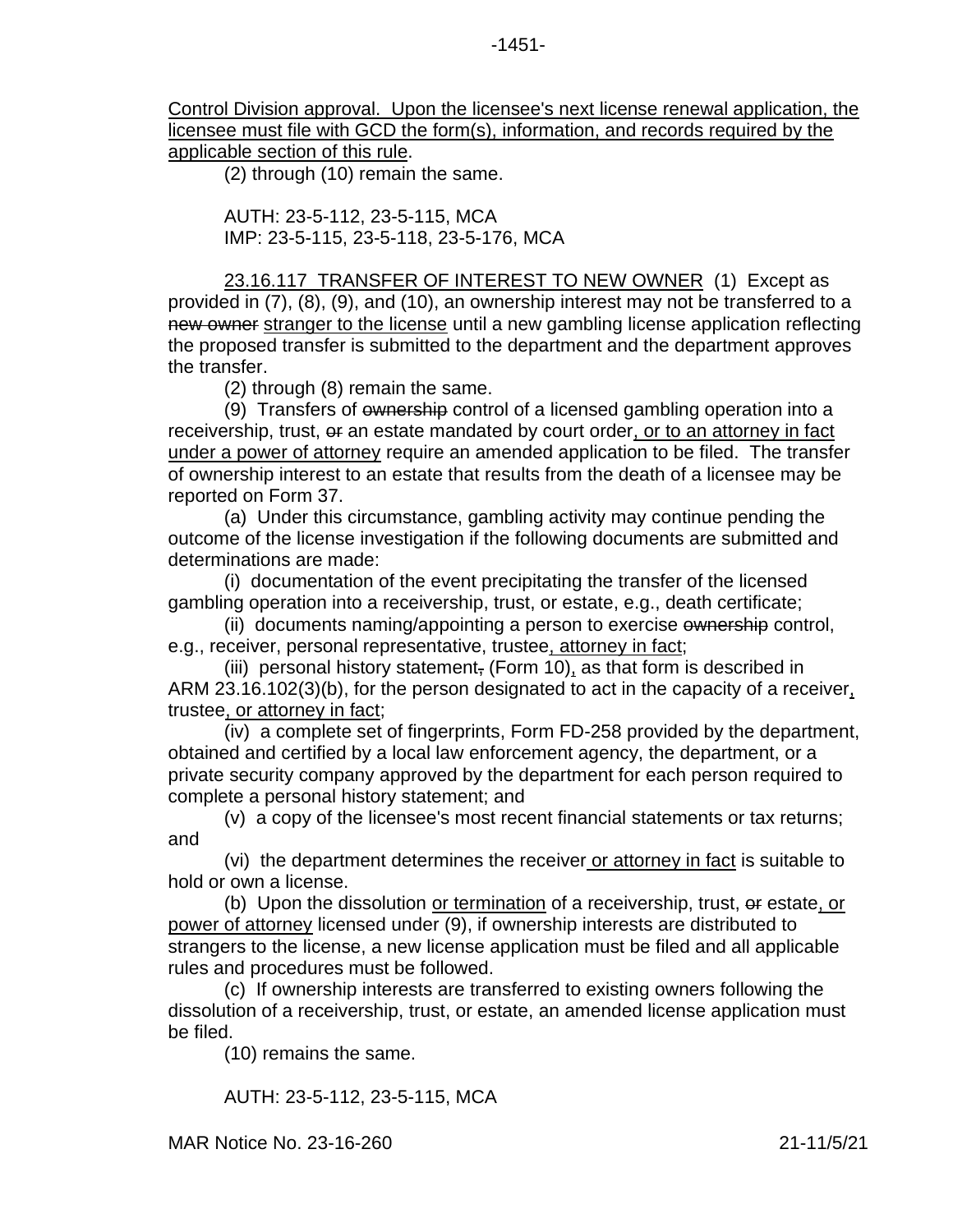IMP: 23-5-115, 23-5-118, 23-5-176, MCA

REASON: As noted in the statement of necessity following ARM 23.16.101, some of the amendments to ARM 23.16.117 are required to conform to new definitions of "ownership," "control," and "stranger to the license." Additionally, amendments to this rule to include attorneys in fact are necessary to govern instances where a licensee voluntarily transfers control of a licensed gambling operation through a power of attorney. GCD has encountered instances where an unvetted stranger to the license assumes control of a licensed operation through a power of attorney. In one such disciplinary case, the approved licensee moved out of state and transferred control of the gambling operation to a family member. For many months, that unvetted family member acted as the sole individual in control of the operation, yet that person had never been investigated and approved. The rule amendment will allow temporary transfers of control through a power of attorney, but the person who assumes that role must now report their role and undergo a limited review. That review will be much like reviews which have long been expected of receivers, trustees, and personal representatives of estates.

23.16.118 ESCROW REQUIRED (1) Except as provided in (3), money or any other thing of value constituting consideration for transferring an interest in a licensed gambling operation to a stranger to the license may not be paid, received, or used until the provisions of ARM 23.16.116 or 23.16.117 have been met. However, the funds may be placed in escrow pending compliance with these provisions.

(2) and (3) remain the same.

AUTH: 23-5-115, MCA IMP: 23-5-118, 23-5-176, MCA

23.16.119 PARTICIPATION IN OPERATIONS (1) Except as provided in ARM 23.16.509, a person stranger to the license who proposes to acquire an ownership interest in a licensed gambling operation may not control or participate in any capacity reflecting ownership in that operation until the applicant's license has been approved by the department as provided for in ARM 23.16.116 or 23.16.117.

(2) remains the same.

AUTH: 23-5-115, MCA IMP: 23-5-115, 23-5-118, 23-5-176, MCA

23.16.301 SHAKE-A-DAY GAMES (1) All shake-a-day games are subject to these general rules:

(a) only establishments licensed for the sale of alcoholic beverages to be consumed on the premises may offer shake-a-day games;

(a) through (f) remain the same but are renumbered (b) through (g).

(2) Cash in a shake-a-day pot is subject to the following rules provisions:

(a) a gambling operator the establishment may contribute cash to initially fund the pot, but that contribution may not be removed to reimburse the licensee;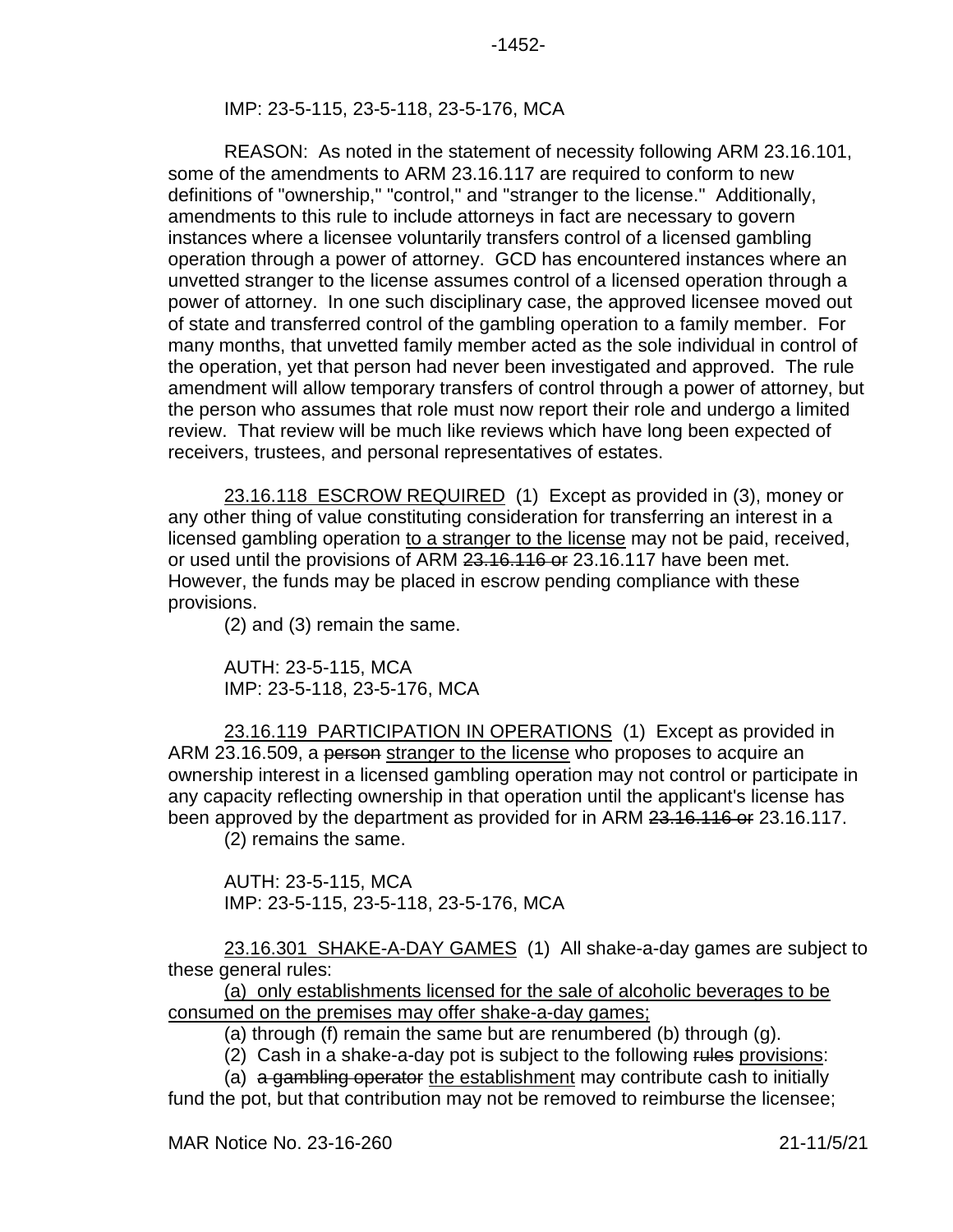(c) a gambling operator the establishment may not cap the total cash in a pot, which must be allowed to grow until a winner is declared;

(d) the pot collected in each shake-a-day game must be kept separate from other shake-a-day pots and the gambling operator's establishment's other cash;

(e) a gambling operator the establishment may secure a pot on the premises, but the cash must be available to all employees and immediately paid to the winning player; and

(f) remains the same.

(3) Each gambling operator establishment offering a shake-a-day game must clearly post the rules of the house games, which must include:

(a) through (d) remain the same.

AUTH: 23-5-115, MCA IMP: 23-5-160, MCA

REASON: This amendment is necessary to correct an error inadvertently introduced in the GCD's 2019 rule update. The statute implemented by this rule, 23- 5-160, MCA, allows shake-a-day games in establishments licensed for on-premises alcohol consumption whether licensed for gambling or not. The 2019 amendments to this rule incorrectly referenced only gambling operators. These amendments conform the rule to the statute and clarify there is one rule for all shake-a-day games whether the establishment holds a gambling operator license or not.

## [23.16.508](https://rules.mt.gov/gateway/ruleno.asp?RN=23%2E16%2E508) CHANGES IN MANAGERS, OFFICERS, AND DIRECTORS

(1) Except as provided in (2) and ARM [23.16.510,](https://rules.mt.gov/gateway/ruleno.asp?RN=23.16.510) any change in location managers, officers, or directors must be reported to the department within 30 days of the date of change.

(2) Any gambling operator holding an alcoholic beverage license issued under 16-4-201(8), MCA, to military clubs, veterans' organizations, or fraternal organizations must report any change in officers or directors no later than the licensee's next license renewal application.

(2) and (3) remain the same, but are renumbered (3) and (4).

AUTH: 23-5-112, 23-5-115, 23-5-176, MCA IMP: [16-4-414,](http://leg.mt.gov/bills/mca/title_0160/chapter_0040/part_0040/section_0140/0160-0040-0040-0140.html) [23-5-176,](http://leg.mt.gov/bills/mca/title_0230/chapter_0050/part_0010/section_0760/0230-0050-0010-0760.html) [23-5-177,](http://leg.mt.gov/bills/mca/title_0230/chapter_0050/part_0010/section_0770/0230-0050-0010-0770.html) MCA

REASON: This amendment is necessary to avoid burdening veterans' and fraternal organizations. Unlike for-profit, commercial establishments, veterans' and fraternal organizations' officers and directors are typically volunteer members. In GCD's experience, there is predictable turnover among these officers and directors which is often unreported or reported after the current 30-day deadline. These reporting omissions expose the organizations to fines. Commonly, the organizations' day-to-day operations and regulatory compliance are entrusted to designated location managers. As the individual charged with general oversight of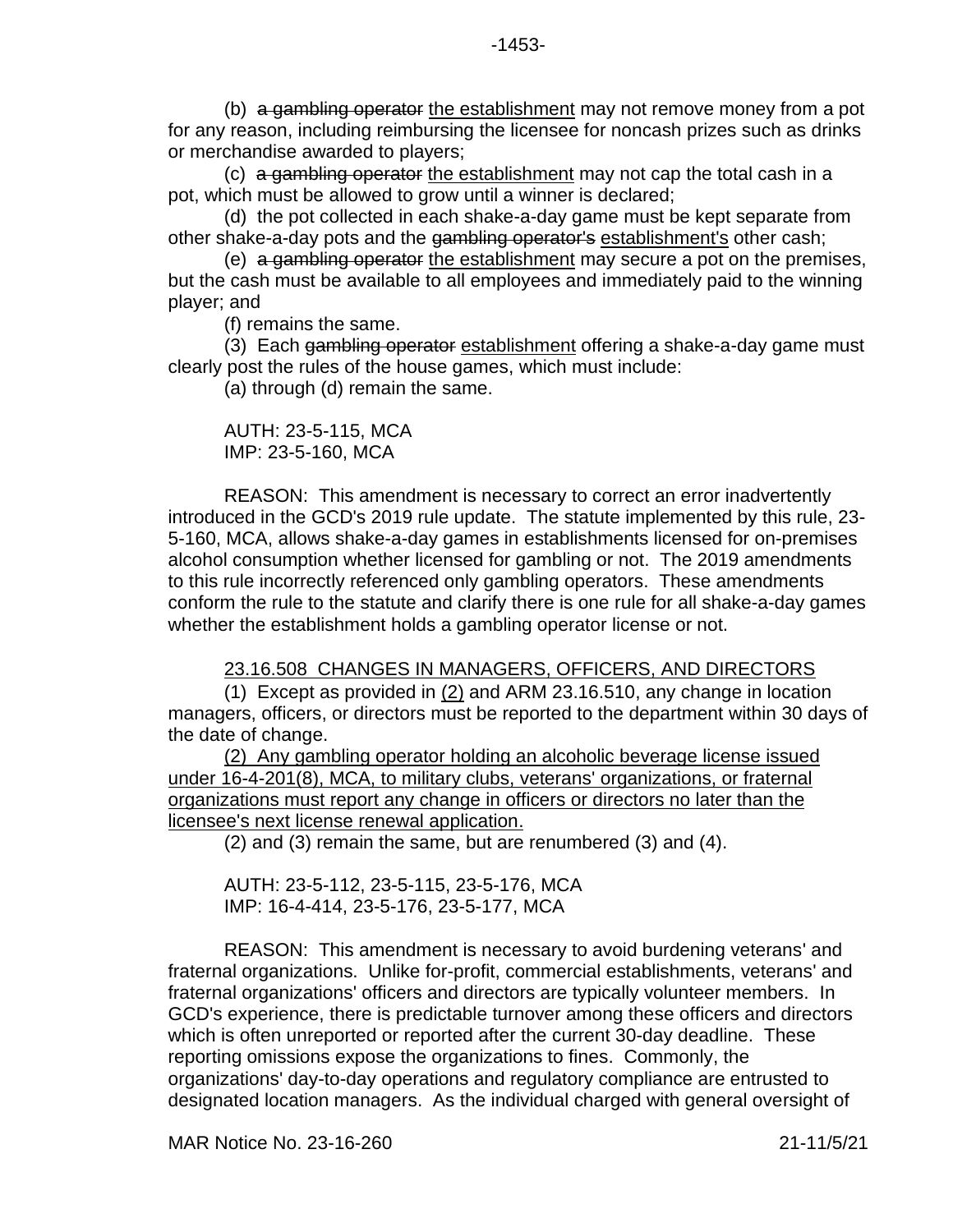the gambling operation and tasked with ensuring compliance with gambling laws, a location manager must be reported, investigated, and approved quickly. Oftentimes, this urgency is not shared by the volunteers on a veterans' or fraternal's board of directors. Reporting changes in officers and directors through a license renewal application will sufficiently update GCD records without exposing the organizations to fines for reporting oversights. Consequently, GCD proposes to amend this rule to avoid technical, time-based violations with no clear regulatory objective.

23.16.1703 SALE OF SPORTS POOL CHANCES (1) The total cost of a chance shall not exceed \$100 per in a sports event, or \$100 per in a sports event for a series sports pool as described in ARM 23.16.1705(3)(b), and is unlimited. The total cost for each chance must be paid in full and in cash at the time the chance is selected.

(2) through (5) remain the same.

AUTH: 23-5-115, 23-5-512, MCA IMP: 23-5-502, 23-5-503, 23-5-512, MCA

REASON: The 2021 Legislature enacted HB 193, sponsored by Rep. Jimmy Patelis, and signed into law by Gov. Greg Gianforte on March 25, 2021. 2021 Mont. Laws Ch. 75. Formerly, there were dollar caps on the entry charges for sports pools and sports tabs and a cap on the total amount paid to winners. HB 193 did away with those caps. These amendments are needed to conform the existing administrative rules to the revised statute, 23-5-503, MCA. The bill is effective on October 1, 2021. 1-2-201, MCA. This statement of reasonable necessity applies to the proposed amendments to ARM 23.16.1704, 23.16.1705, 23.16.1713, and 23.16.1714, which follow.

23.16.1704 DETERMINATION OF SPORTS POOL WINNERS - PRIZES

(1) remains the same.

(2) The prizes awarded to the winner or winners of a sports pool may be cash or merchandise but must not exceed a total value of \$2,500 per sports event. (a) through (4) remain the same.

AUTH: 23-5-115, MCA IMP: 23-5-502, 23-5-503, 23-5-512, MCA

23.16.1705 AUTHORIZED SPORTS POOLS (1) through (3)(d)(ii) remain the same.

(iii) The pool must be designed so that the total of each participant's wager(s) does not exceed \$100, the total value of all prizes equals the total of all wagers, and the total value of all prizes awarded does not exceed \$2,500.

(iv) remains the same but is renumbered (iii)

(e) through (g) remain the same.

AUTH: 23-5-115, 23-5-512, MCA IMP: 23-5-502, 23-5-503, 23-5-512, MCA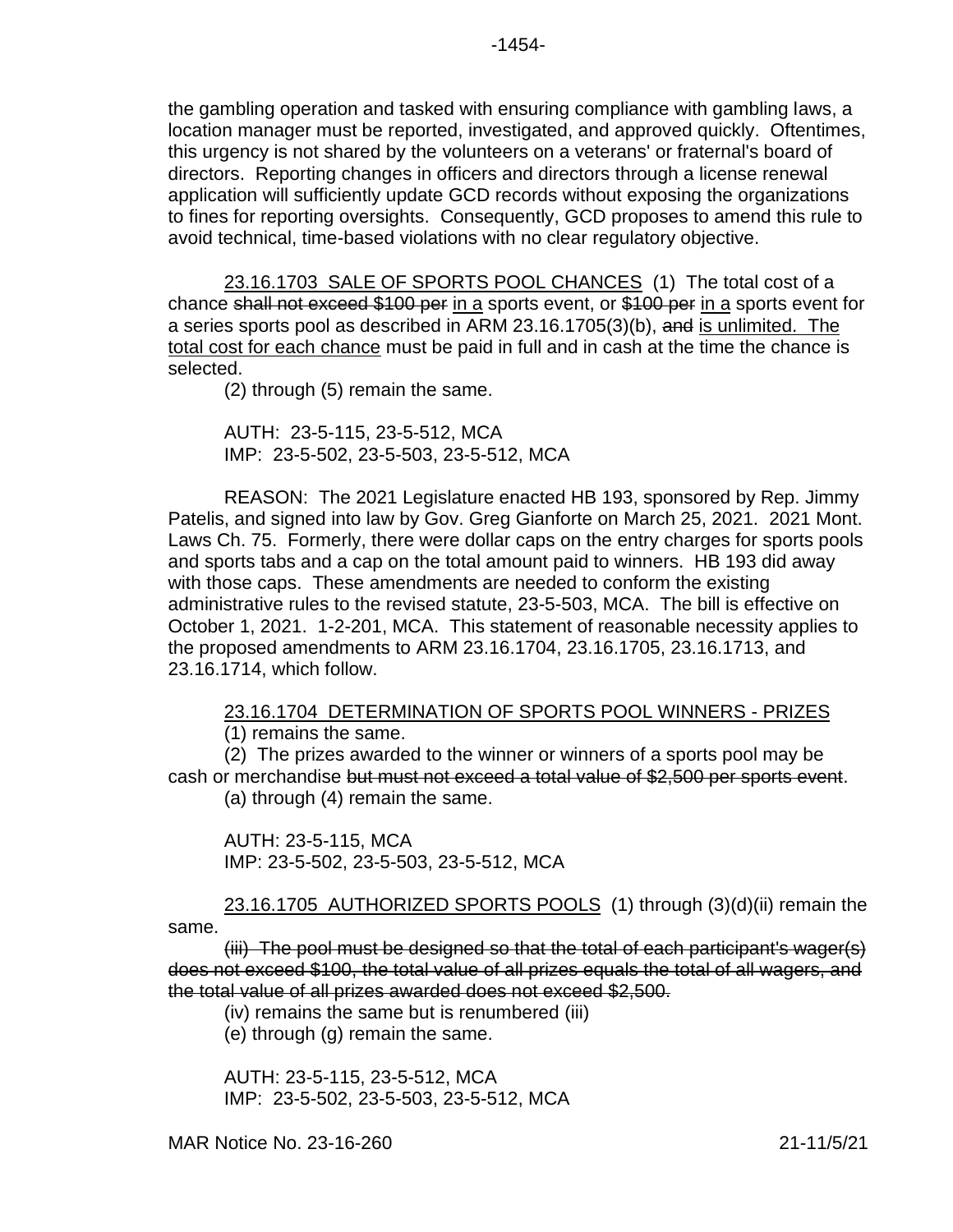23.16.1713 PURCHASE AND SALE OF SPORTS TABS BY SPONSOR - LICENSURE (1) and (2) remain the same.

(3) The total cost of each sports tab on the same sports tab card must be identical and may not exceed \$25. A participant shall pay cash for the sports tab at the time the tab is selected.

(4) remains the same.

AUTH: 23-5-115, 23-5-178, MCA IMP: 23-5-178, 23-5-502, 23-5-503, MCA

23.16.1714 SPORTS TAB GAME PRIZES (1) For the purposes of this rule, "cost of the sports tabs" means an amount that is equal to the amount paid by a participant for a single sports tab multiplied by 100.

(2) remains the same, but is renumbered (1).

 $(3)$  (2) Except as provided in  $(5)(4)$ , a sponsor shall pay to the winners of a sports tab game at least 90% of the cost of the sports tabs. The sponsor may retain up to 10% of the cost of the sports tabs.

 $(4)$  (3) The cost to participate in a sports tab game is unlimited and The the total value of all prizes awarded in a sports tab game may not exceed \$2,500 is unlimited. Prizes may be in cash or merchandise, or a combination of cash and merchandise. If merchandise is awarded, the purchase price paid for the merchandise is considered to be the value of the prize. Except as provided in  $(5)(4)$ , if the value of the merchandise is less than 90% of the cost of the sports tabs the difference must be awarded to the winners in cash.

(5) and (6) remain the same but are renumbered (4) and (5).

AUTH: 23-5-115, MCA IMP: 23-5-501, 23-5-502, 23-5-503, MCA

23.16.1802 DEFINITIONS (1) through (4) remain the same.

(5) "CTVS" (cash ticket validation system) means a stand-alone system that electronically acquires information from VGMs solely for the purpose of validating cash ticket vouchers.

(6) through (8) remain the same.

(9) "EPRS" (electronic player rewards system) means a stand-alone system that electronically acquires information from VGMs to be used for any purpose authorized by Title 23, chapter 5, MCA.

(9) through (30) remain the same but are renumbered (10) through (31).

AUTH: 23-5-115, 23-5-602, 23-5-621, MCA

IMP: 23-5-111, 23-5-112, 23-5-115, 23-5-151, 23-5-602, 23-5-603, 23-5-607, 23-5-608, 23-5-610, 23-5-611, 23-5-612, 23-5-621, 23-5-637, MCA

REASON: The 2021 Legislature enacted HB 197, sponsored by Rep. Edward Buttrey, and signed into law by Gov. Greg Gianforte on March 26, 2021. 2021 Mont. Laws Ch. 98. Montana statutes enacted in 1999 authorized computer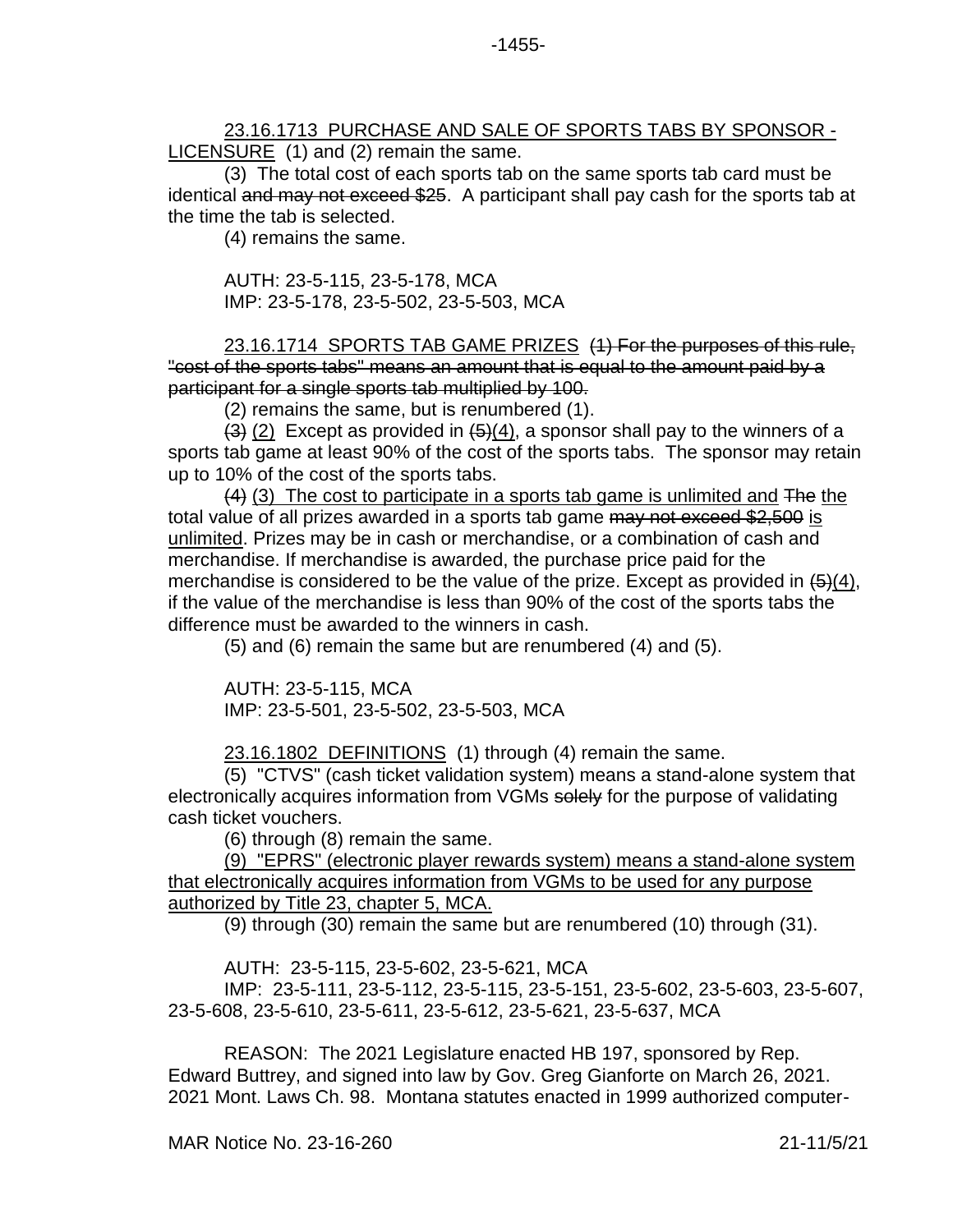driven interactive accounting and reporting systems to automate certain recordkeeping, and tax accounting and reporting functions for video gambling machines. 23-5-637, MCA. The Gambling Control Division was given express rulemaking authority to implement these automated accounting and reporting systems (AARS). 23-5-621, MCA. That statute required GCD to adopt a rule providing, "the data made available as a result of an approved automated accounting and reporting system may not be used by licensees for player tracking purposes." 23-5-621(1)(e)(i), MCA. As directed by the Legislature, in 2006 GCD adopted ARM 23.16.2115 to prohibit the use of AARS data for player tracking purposes. Over time, GCD adopted other rules consistent with that prohibition.

HB 197 reversed 23-5-637, MCA, and allows the use of AARS data for player tracking purposes. Consequently, ARM 23.16.2115 now must be repealed and eight other existing rules must be amended to conform to the new statutes. This statement of reasonable necessity applies to the proposed amendments to ARM 23.16.1901, 23.16.1911, 23.16.1918, 23.16.1920, 23.16.1922, and 23.16.1931 and to the proposed repeal of ARM 23.16.2115.

HB 197, 2021 Mont. Laws Ch. 98, was effective July 1, 2021.

23.16.1901 GENERAL SPECIFICATIONS OF VGMS (1) through (2) remain the same.

(3) When the department finds that any EPRS, CTVS, AARS, VGM, VGM component, or game title does not comply with statutes and rules applicable at the time of approval, or its actual operation differs from its intended and approved functioning, the department may require game title(s) to be disabled, suspend or revoke a permit, or revoke approval of the EPRS, CTVS, AARS, VGM, or VGM component. The department may also require game title(s) to be disabled, suspend or revoke the permits, or revoke approval of models of a an EPRS, CTVS, AARS, VGM, or VGM component similar to one the department finds noncompliant.

AUTH: 23-5-115, 23-5-602, 23-5-621, MCA

IMP: 23-5-136, 23-5-602, 23-5-603, 23-5-608, 23-5-610, 23-5-621, 23-5-637, **MCA** 

23.16.1904 PROCEDURE ON DISCOVERY OF SUSPECTED OR CONFIRMED VGM MALFUNCTION (1) through (3) remain the same.

(4) VGM manufacturers must report software or hardware malfunctions on a completed Form 50A supported by all required documents. The Form 50A and supporting documents must be submitted to the department within 24 hours of the malfunction being reported to, or identified by, the VGM manufacturer.

(4) and (5) remain the same but are renumbered (5) and (6).

AUTH: 23-5-115, 23-5-608, 23-5-621, MCA IMP: 23-5-602, 23-5-607, 23-5-608, 23-5-616, 23-5-621, MCA

REASON: GCD issued this rule in 2018 based on incidents where gambling operators hesitated to pay a player when the operator believed a ticket voucher was the result of a VGM malfunction. The rule has remained unchanged since 2018.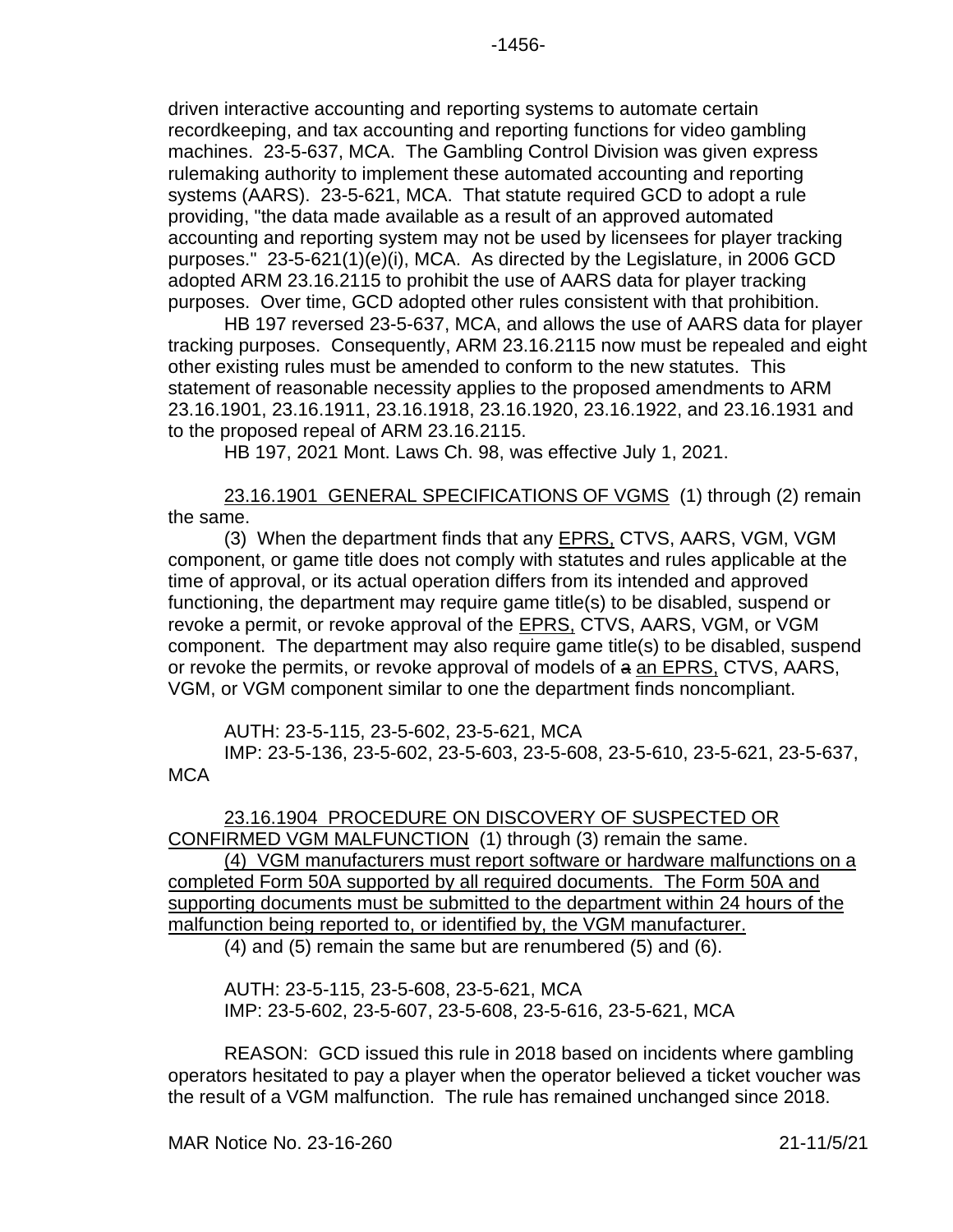Since then, GCD has learned of instances where a manufacturer of a VGM – not operators offering the VGM for play – discovered a "bug" or software malfunction. Because the rule was limited to operators, manufacturers had no duty to report known malfunctions. Such malfunctions are not uncommon. Since early 2020, manufacturers have self-reported a number of such malfunctions. Manufacturers submitted those reports based only on GCD's reporting directive in VGM approval letters. Other malfunctions likely go unreported because no rule compels reporting. This rule amendment is necessary to protect players by requiring both gambling operators and manufacturers to report malfunctions.

23.16.1911 INFORMATION TO BE PROVIDED TO THE DEPARTMENT

(1) To ensure a an EPRS, VGM, AARS, or CTVS complies with the act and these rules, the department may require a licensed manufacturer, or accounting system vendor, or associated gambling business to supply information, including but not limited to:

(a) through (l) remain the same.

(m) additional information to be provided for an EPRS, AARS, or CTVS upon request.

AUTH: 23-5-115, 23-5-621, MCA IMP: 23-5-607, 23-5-621, 23-5-631, 23-5-637, MCA

23.16.1918 TESTING FEES (1) Each person submitting a an EPRS, VGM, an AARS, CTVS, or a modification to an approved EPRS, VGM, or an AARS, or CTVS for testing and department approval must:

(a) be licensed as a manufacturer, and/or accounting system vendor, or associated gambling business within the state of Montana;

(b) at the time of submission deposit with the department a sum of money to begin testing. This sum is to be as follows:

(i) VGMs, \$10,000;

(ii) CTVS, \$5,000;

(iii) AARS, \$15,000;

(iv) EPRS, \$5,000;

 $(iv)$  (v) modification to an approved EPRS, VGM, CTVS, or AARS, \$1,000.

(2) and (3) remain the same.

AUTH: 23-5-115, 23-5-621, MCA IMP: 23-5-631, 23-5-637, MCA

23.16.1920 EPRS, AARS, CTVS, AND VGM HARDWARE AND SOFTWARE SPECIFICATIONS (1) through (3) remain the same.

AUTH: 23-5-115, 23-5-621, MCA IMP: 23-5-603, 23-5-621, 23-5-631, 23-5-637, MCA

23.16.1922 CTVS TESTING AND RESTRICTIONS (1) A CTVS is associated equipment that electronically acquires information and data from a VGM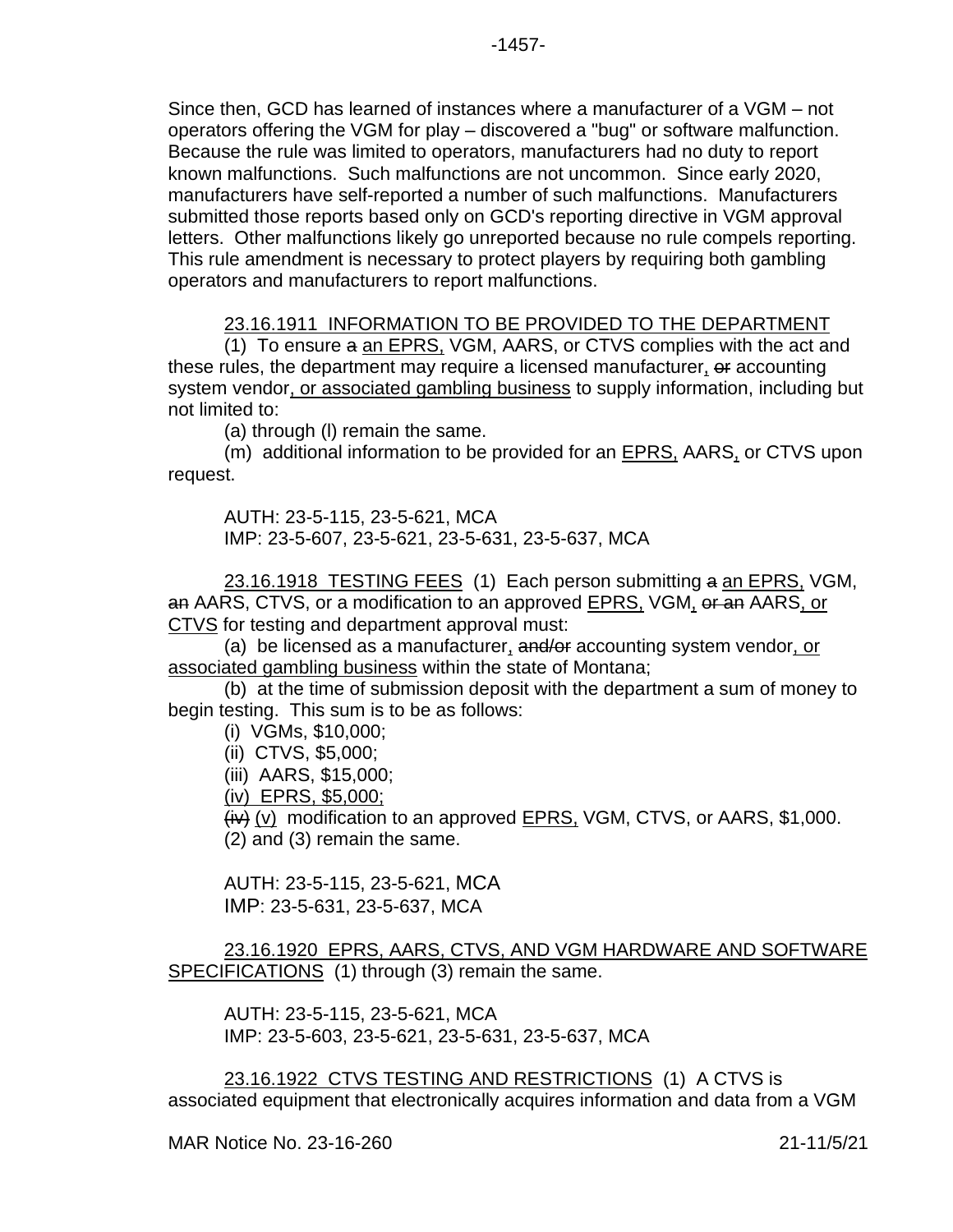for the sole purpose of validating the authenticity of a ticket voucher presented for payment.

(2) through (2)(c) remain the same.

(d) all electronically acquired information must be limited to the sole purpose of validating ticket vouchers and may not include player tracking.

(3) and (3)(a) remain the same.

(b) before acquiring a CTVS system, every gambling operator must complete a CTVS use disclosure form (Form 33) supplying information to the department, which must include the gambling operator's confirmation:

(i) only AARS enabled VGMs will use a CTVS; and

(ii) the operator's use of electronically acquired information:

(A) will be limited to ticket voucher validation for VGMs permitted to the gambling operator's individual licensed premises; and

(B) will be restricted to VGM ticket voucher validation; and

(C) will not be used for player tracking purposes.

AUTH: 23-5-115, 23-5-621, MCA IMP: 23-5-602, 23-5-621, 23-5-625, 23-5-631, MCA

23.16.1931 INSPECTION AND SEIZURE (1) The department has the right during the licensee's normal business hours to inspect an any EPRS, AARS, or CTVS, or any VGM. Such right of inspection includes immediate access to each EPRS, AARS, CTVS, or VGM and unlimited inspection of all VGM parts. The department may immediately seize and remove any **EPRS**, AARS, CTVS, or VGM or device that violates state law or these rules.

(2) Given reasonable cause, the department may remove an any EPRS, AARS, CTVS, or VGM or parts from a VGM for laboratory testing and analysis.

(3) The department may seal any **EPRS**, AARS, CTVS, or VGM left on the licensee's premises pending the department's investigation. Breaking or removing the department's seal will subject the licensee to seizure of the entire EPRS, AARS, CTVS, or VGM and suspension or revocation of any permit or license issued by the department.

AUTH: 23-5-115, 23-5-602, 23-5-621, MCA

IMP: 23-5-113, 23-5-602, 23-5-603, 23-5-608, 23-5-611, 23-5-613, 23-5-621, **MCA** 

## 23.16.3501 DEPARTMENT APPROVAL OF PROMOTIONAL GAMES OF CHANCE, DEVICES, OR ENTERPRISES (1) and (2) remain the same.

(3) Any devices, machines, instruments, apparatuses, contrivances, schemes, activities or enterprises that simulate the following games, variations of the following games, or in any manner incorporate aspects of the following games are prohibited and shall not be approved by the department:

(a) banking card games, such as blackjack, twenty-one, jacks or better, baccarat, or chemin de fer;

(b) dice games, such known as craps, hazard, or chuck-a-luck;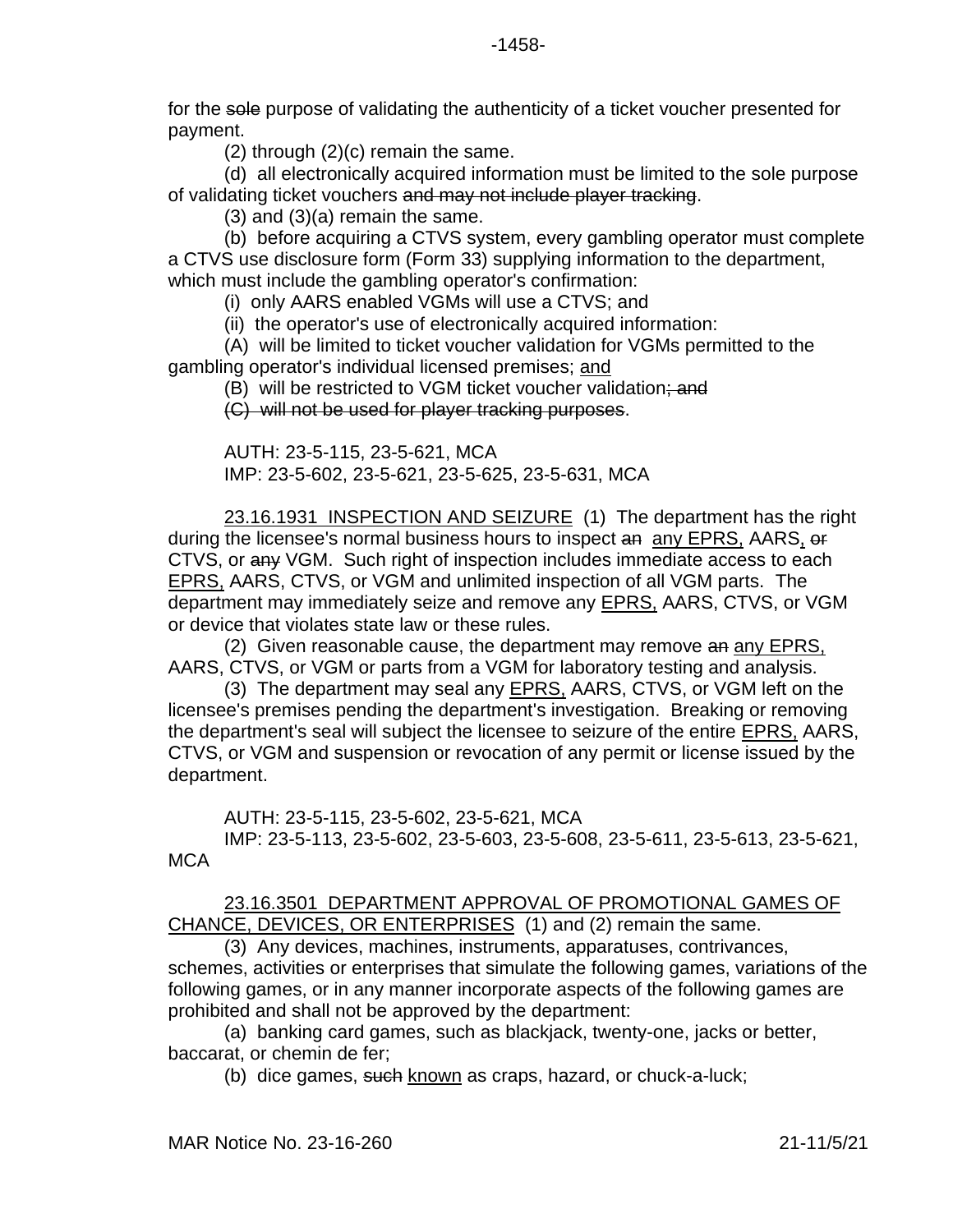(c) sports betting other than horse racing, sports pools as authorized by law, or as provided in (9); or

(d) table games, such as roulette or faro.

(4) through (7) remain the same.

(8) No department approval is required for ticket or card devices described under 23-5-112(19)(a), MCA, and promotional wheel devices as defined herein, so long as such devices are bona fide promotional games of chance; and the ticket or card devices described under  $23-5-112(19)(a)$ , MCA, comply with  $(7)(f)$  of this rule; and promotional wheel devices comply with (7)(e), (f), and (g) of this rule. For the purposes of this rule, a promotional wheel device is defined as one or more vertically constructed circular frames or disks, displaying various symbols, such as numbers or pre-identified sectors, that is freely spun for the random selection of a symbol as determined by a permanently stationary mark for selecting the particular symbol when the wheel stops spinning.

(9) through (12) remain the same.

AUTH: 23-5-115, MCA IMP: 23-5-112, 23-5-115, 23-5-152, MCA

REASON: The 2021 Legislature enacted HB 548, sponsored by Rep. Jimmy Patelis, and was signed into law by Gov. Greg Gianforte on April 11, 2021. 2021 Mont. Laws Ch. 180. Formerly, the Gambling Code generally prohibited dice games with exceptions for shake-a-day and shake for music. The administrative rule controlling promotional games of chance was constructed similarly and generally disallowed dice-based promotions.

HB 548 reversed the general prohibition on dice games and now generally authorizes dice games played by patrons on premises licensed for on-premises alcoholic beverage consumption. Under the new law, three specific dice games are prohibited. To conform with the new statute, the promotional games of chance rule must be amended to generally authorize dice promotions with the exception of the three prohibited games.

The bill is effective on October 1, 2021. 1-2-201, MCA.

Section (8) must be amended to correct an inaccurate cross-reference within the definitional statute. Amendments adding paragraphs to 23-5-112, MCA, in the 2019 Legislative Session (SB 25), renumbered the illegal gambling device definition from (19) to (21).

4. The rule proposed to be repealed is as follows:

## 23.16.2115 AUTOMATED ACCOUNTING AND REPORTING SYSTEM DATA NOT TO BE USED FOR PLAYER TRACKING

AUTH: 23-5-621, MCA IMP: 23-5-621, MCA

REASON: See REASON for ARM 23.16.1802.